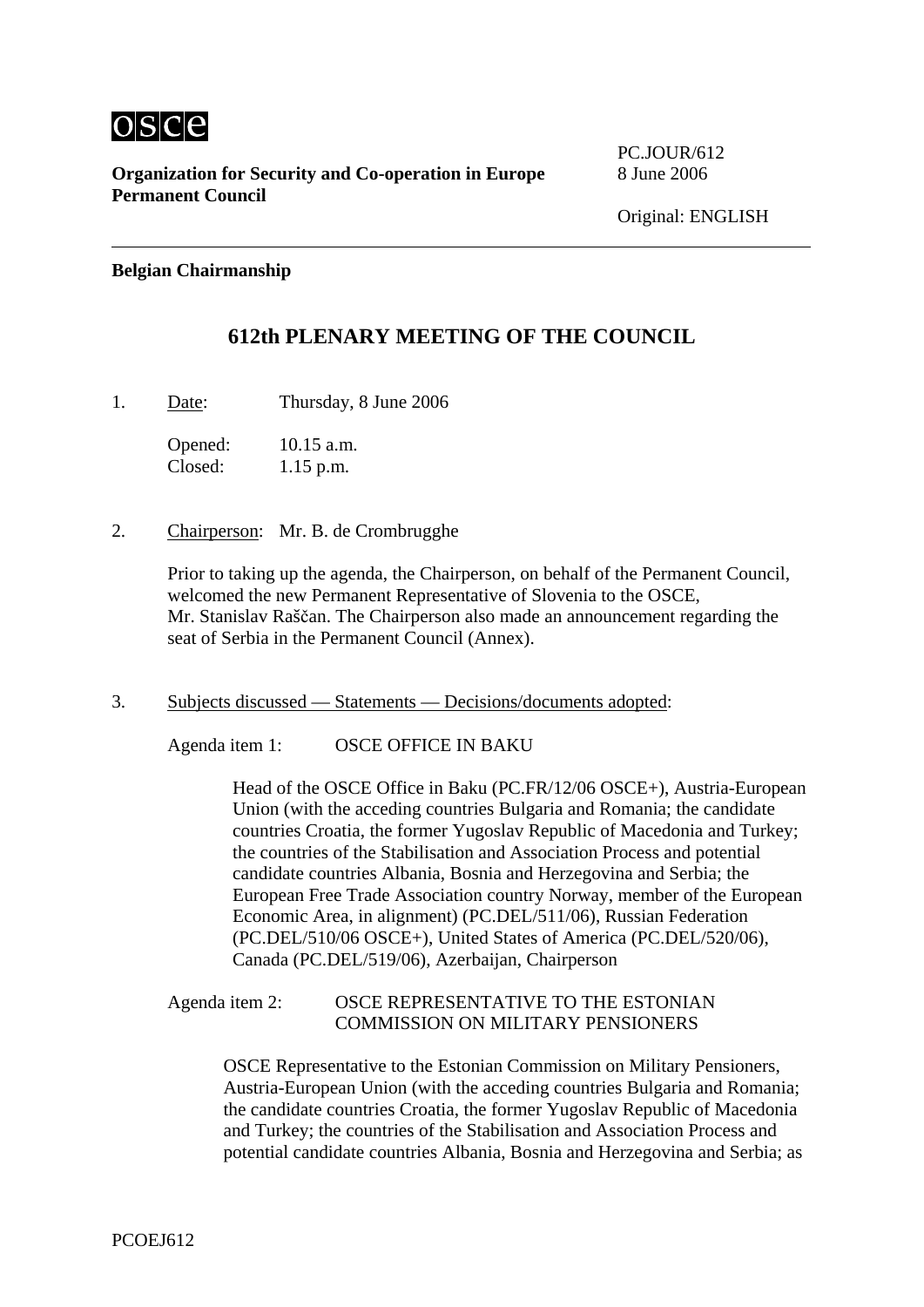well as Moldova and Ukraine, in alignment) (PC.DEL/513/06), Russian Federation, United States of America (PC.DEL/521/06), Chairperson

Agenda item 3: REVIEW OF CURRENT ISSUES

- (a) *Case of the Belarusian Helsinki Committee*: Austria-European Union (with the acceding countries Bulgaria and Romania; the candidate countries Croatia, the former Yugoslav Republic of Macedonia and Turkey; the countries of the Stabilisation and Association Process and potential candidate countries Albania, Bosnia and Herzegovina and Serbia; the European Free Trade Association countries Iceland, Liechtenstein and Norway, members of the European Economic Area, as well as Moldova and Ukraine, in alignment) (PC.DEL/512/06), Canada (PC.DEL/518/06), Belarus
- (b) *Visit of the Chairman-in-Office to Moldova on 31 May and 1 June 2006*: Austria-European Union (with the acceding countries Bulgaria and Romania; the candidate countries Croatia, the former Yugoslav Republic of Macedonia and Turkey; the countries of the Stabilisation and Association Process and potential candidate countries Albania, Bosnia and Herzegovina and Serbia; the European Free Trade Association countries Iceland and Liechtenstein, members of the European Economic Area, in alignment) (PC.DEL/514/06/Corr.1), Ukraine, United States of America (PC.DEL/523/06), Russian Federation (PC.DEL/531/06 OSCE+), Moldova (PC.DEL/525/06), Chairperson
- (c) *Dissolution of the State Union of Serbia and Montenegro*: Chairperson, Serbia, Russian Federation, United States of America (PC.DEL/526/06), Armenia, Austria-European Union (with the acceding countries Bulgaria and Romania; the candidate countries Croatia, the former Yugoslav Republic of Macedonia and Turkey; the countries of the Stabilisation and Association Process and potential candidate countries Albania, Bosnia and Herzegovina and Serbia; the European Free Trade Association countries Iceland and Norway, members of the European Economic Area, as well as Moldova and Ukraine, in alignment) (PC.DEL/515/06)
- (d) *Proposal by Tajikistan regarding the further strengthening of its border management and security*: Tajikistan (PC.DEL/509/06 OSCE+), Austria-European Union (with the acceding countries Bulgaria and Romania; the candidate countries Croatia, the former Yugoslav Republic of Macedonia and Turkey; the countries of the Stabilisation and Association Process and potential candidate countries Albania, Bosnia and Herzegovina and Serbia; as well as Moldova and Ukraine, in alignment) (PC.DEL/516/06), Canada (PC.DEL/522/06), Russian Federation (PC.DEL/527/06 OSCE+), Norway (PC.DEL/517/06), Kazakhstan
- (e) *Third meeting of the State Commission on Development and Concretization of the Programme of Democratic Reforms in Kazakhstan, held in Astana, on 6 June 2006*: Kazakhstan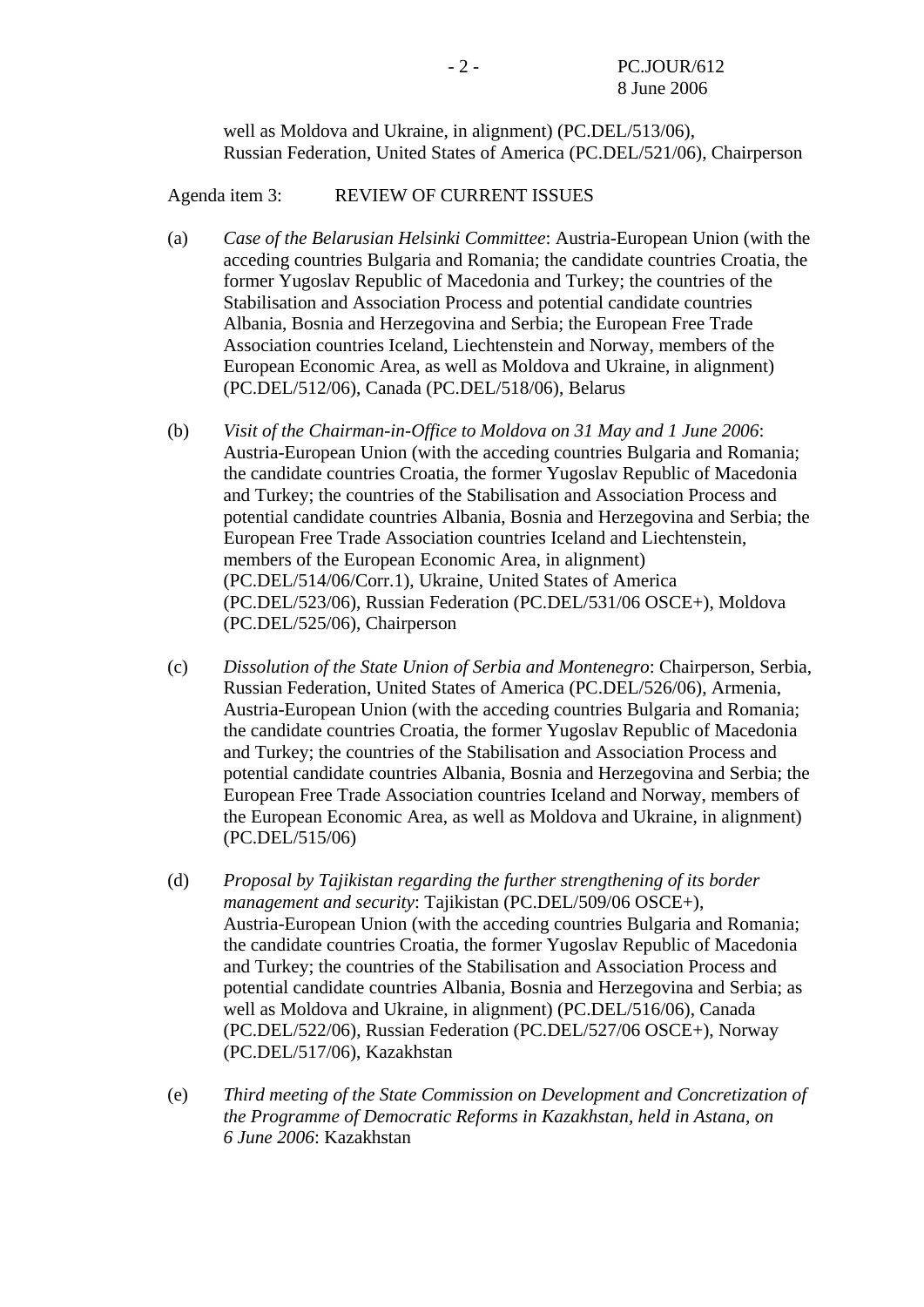Agenda item 4: REPORT ON THE 2006 OSCE-THAILAND CONFERENCE ON CHALLENGES TO GLOBAL SECURITY: FROM POVERTY TO PANDEMIC

Chairperson of the Contact Group with the Asian Partners for Co-operation (Slovenia) (PC.DEL/529/06 OSCE+), Thailand (Partner for Co-operation) (PC.DEL/532/06), United States of America (PC.DEL/524/06), Japan (Partner for Co-operation) (PC.DEL/528/06), Korea (Partner for Co-operation), Chairperson

#### Agenda item 5: DECISION ON THE ESTABLISHMENT OF A PARTNERSHIP FUND (not adopted)

Chairperson

Agenda item 6: DECISION ON COMBATING TRAFFICKING IN HUMAN BEINGS (not adopted)

Chairperson

#### Agenda item 7: REPORT ON THE ACTIVITIES OF THE CHAIRMAN-IN-OFFICE

- (a) *Announcement of the distribution of the written report on the activities of the Chairman-in-Office (CIO.GAL/99/06)*: Chairperson
- (b) *Black Sea Forum for Dialogue and Partnership, held in Bucharest, on 4 and 5 June 2006*: Chairperson
- (c) *Meetings of the Chairman-in-Office with the Presidents of Armenia and Azerbaijan, on 4 and 5 June 2006*: Chairperson

Agenda item 8: REPORT OF THE SECRETARY GENERAL

- (a) *Third meeting of the UN High-Level Group for the Alliance of Civilizations, held in Dakar, on 27 and 28 May 2006*: Director of the Office of the Secretary General (SEC.GAL/98/06 OSCE+)
- (b) *Black Sea Forum for Dialogue and Partnership, held in Bucharest, on 4 and 5 June 2006*: Director of the Office of the Secretary General (SEC.GAL/98/06 OSCE+)
- (c) *Meeting with the President of Romania and other senior officials, on 4 and 5 June 2006*: Director of the Office of the Secretary General (SEC.GAL/98/06 OSCE+)
- (d) *Conference on Peace and Security: Implementing UN Security Council resolution 1325, held in Wilton Park, United Kingdom, from 30 May to 2 June 2006*: Director of the Office of the Secretary General (SEC.GAL/98/06 OSCE+)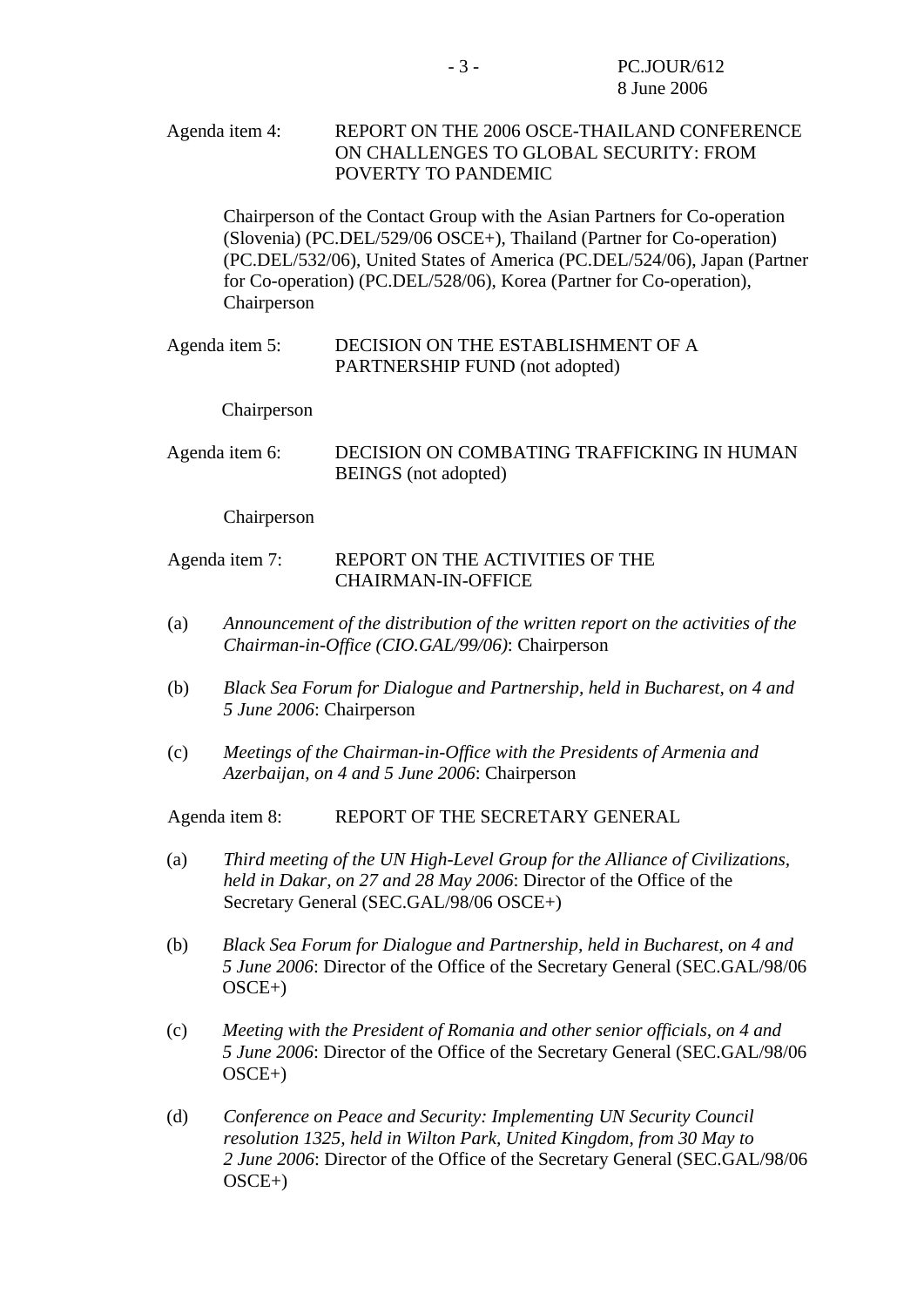(e) *Workshop on legal co-operation in criminal matters related to terrorism, held in Yerevan, on 2 and 3 June 2006*: Director of the Office of the Secretary General (SEC.GAL/98/06 OSCE+)

Agenda item 9: ANY OTHER BUSINESS

- (a) *Release of the 2006 Trafficking in Persons Report by the United States of America*: United States of America (PC.DEL/530/06)
- (b) *General elections in Sweden, to be held on 17 September 2006*: Sweden
- (c) *Training for judges on combating human trafficking, held in Kiev, from 21 to 26 May 2006*: Ukraine
- (d) *Final report of the ODIHR on the presidential elections in Belarus, held on 19 March 2006*: Belarus

#### 4. Next meeting:

Thursday, 15 June 2006, at 10 a.m., in the Neuer Saal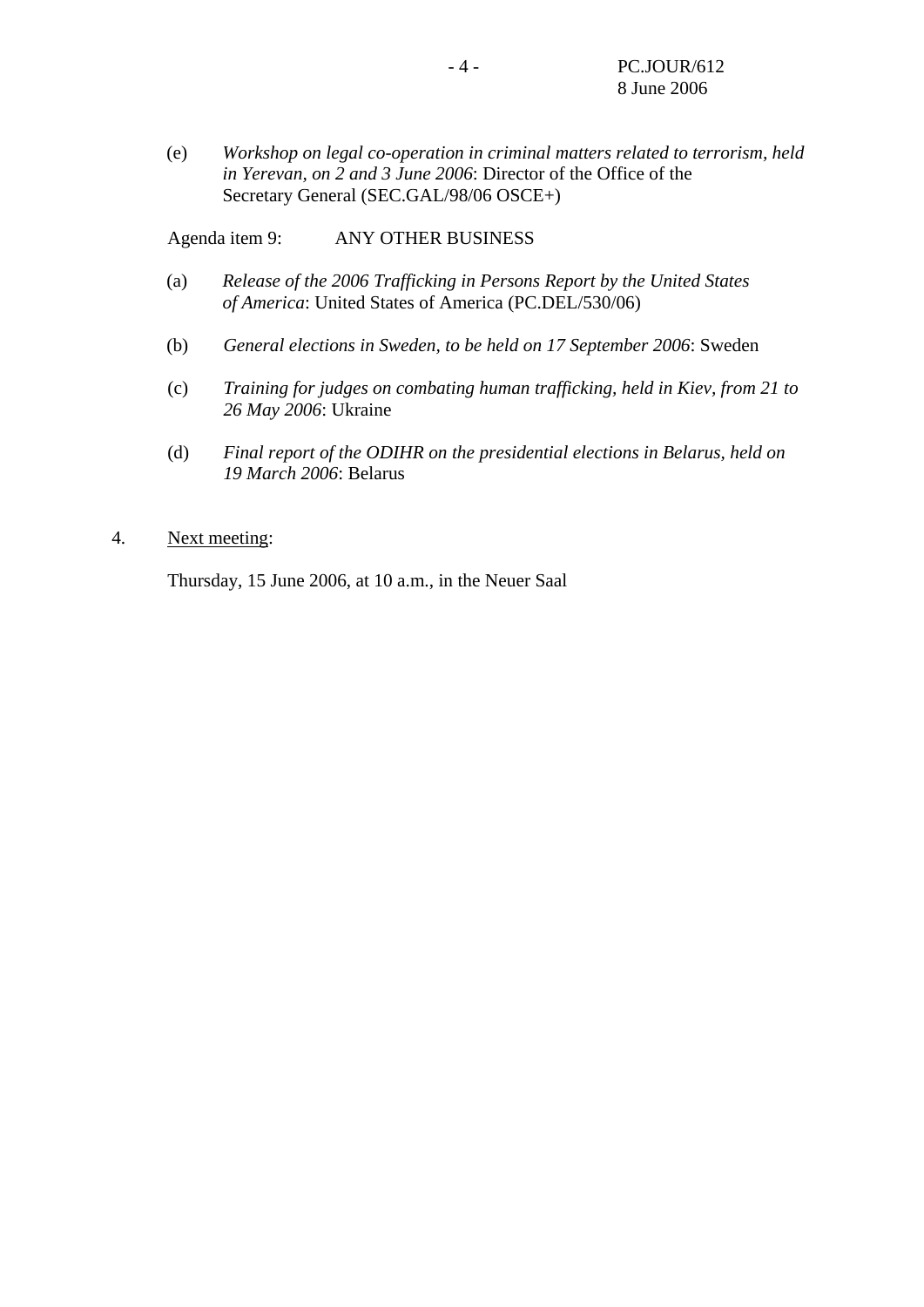

**Organization for Security and Co-operation in Europe** 8 June 2006 **Permanent Council Annex** 

PC.JOUR/612

**612th Plenary Meeting**  PC Journal No. 612, Point 2

## **ANNOUNCEMENT BY THE CHAIRPERSON OF THE PERMANENT COUNCIL**

 Prior to taking up our agenda for today, I would like to make a procedural announcement.

 The Declaration of Independence adopted by the National Assembly of the Republic of Serbia on 5 June 2006 has activated Article 60 of the Constitutional Charter of Serbia and Montenegro, according to which the international personality of the State Union of Serbia and Montenegro, including its membership in the OSCE, is continued by the Republic of Serbia. A letter from the President of Serbia to the Chairman-in-Office of the OSCE on this matter has been circulated as document CIO.GAL/98/06 on 6 June 2006. This letter also confirms that the Permanent Mission of Serbia and Montenegro to the OSCE will continue to carry out its functions under the name of the Permanent Mission of the Republic of Serbia to the OSCE as of 5 June 2006.

 Therefore, as Chairperson of the Permanent Council, I welcome in the Permanent Council the delegation of Serbia to the OSCE, which takes over the seat of the former Serbia and Montenegro.

 This statement, as well as the letter from the President of Serbia to the Chairman-in-Office (see attachment), will be attached to the journal of this meeting, for the record.